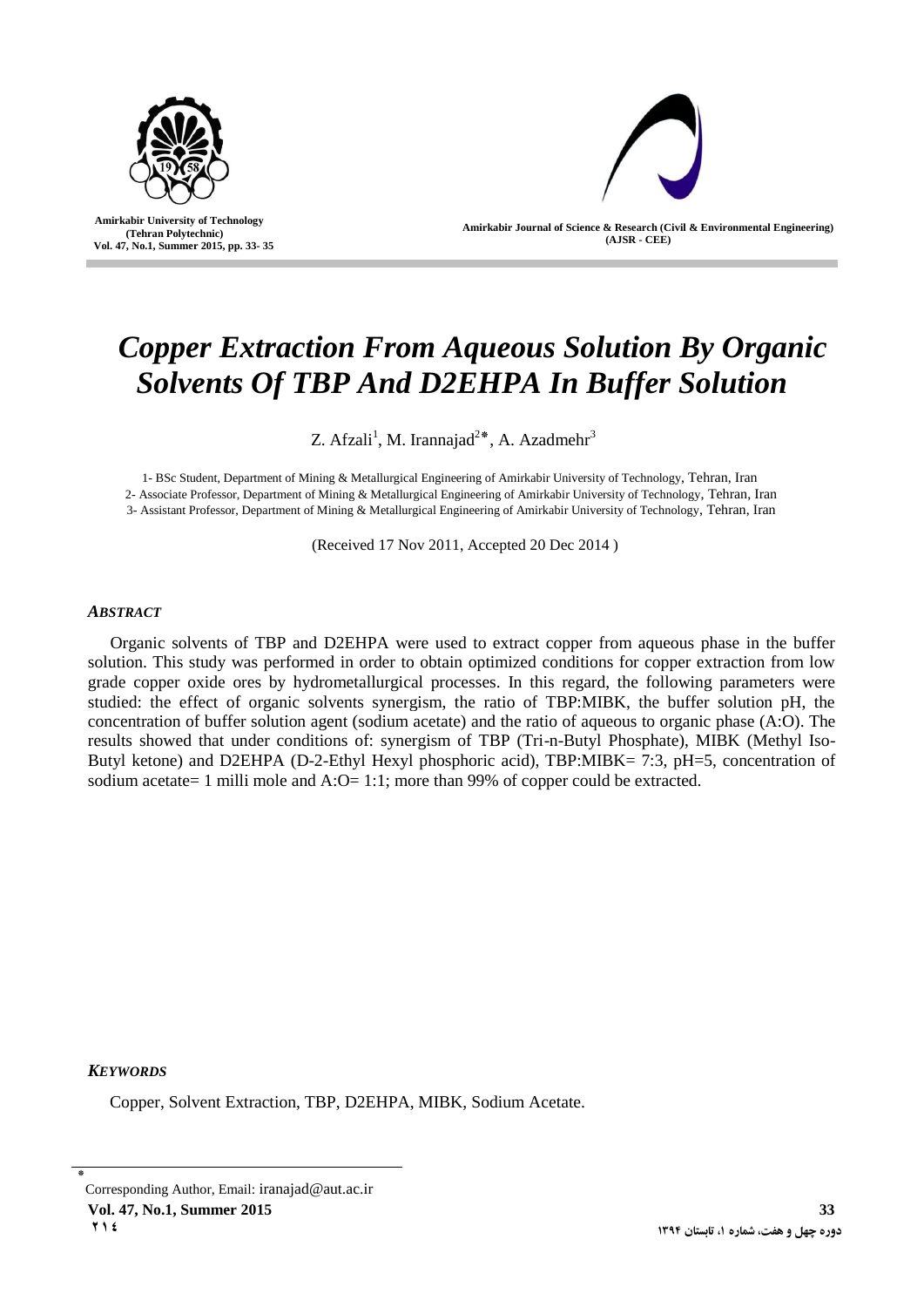### **1- INTRODUCTION**

Solvent extraction is an impressive technique in hydrometallurgy that is used to extract copper, iron, zinc, cadmium, nickel, cobalt, etc. from aqueous solutions. Recently, limitation of metallic resources have caused interest in scientists to extract useful metals from low grade and reusable resources using new methods in hydrometallurgy. Copper is one of the important elements of non-ferrous metals. Owing to its unique physical and chemical properties such as high electrical conductivity and heat (only silver is rated higher than copper), malleability resulting in good formability, and resistance against corrosion, the applications of pure copper are consequential characteristics. Copper alloys, especially brass have great operational importance [1].

Although, protection of environment limits usage of some organic solvents, economic and industrial significance of copper resulting in recovery and separation of this metal from solutions have been performed by various solvents such as oxim, phosphonic acid, and organophosphorus reagents in solvent extraction  $[2 - 4]$ .

Researchers have examined recovery of copper from aqueous solutions with a variety of commercial extractants, for example, LIX (oxime compounds), Tri-nbutyl phosphate (TBP), Di-2-Ethyl Hexyl Phosphoric Acid (D2EHPA), and Cyanex (organophosphorus compounds) [2- 3]. In recent years, some new extractants and synergistic effect of solvents have attracted attention [4- 6].

Jianming Lu and David Dreisinger was conducted as part of the development of a novel process for copper recovery from copper sulfide concentrates by chloride leaching, simultaneous cuprous oxidation and cupric solvent extraction to transfer copper to a conventional sulfate electrowinning circuit, and hematite precipitation to reject iron [7].

Fouad [8] studied the extraction of copper (II) with Cyanex301, LIX984N, and their mixtures. The extraction efficiency of the mixture was higher than those of both Cyanex301 and LIX984N for more acidic solutions.

TBP is one of the organophosphorus reagents that has been used in the removal of iron and copper solutions.

D2EHPA reagent is an organic solvent that has few destructive impacts on the environment in comparison with other commercial solvents, and is an economical solvent. Recovery of copper using D2EHPA was not very effective, but adding anionic ligands can improve it [9, 10]. Ren et al. [11] studied separation of copper(II) from aqueous acetate buffer solutions with di-(2-ethylhexyl) phosphoric acid (D2EHPA) and observed that acetate ions can greatly improve the extraction efficiency.

The aim of this paper is to study the complete separation of copper (II) from aqueous acetate buffer solutions by solvent extraction using TBP, D2EHPA extractant diluted in kerosene and pure MIBK. The effects of TBP to MIBK ratio, addition of HCl, aqueous to organic phase ratio, acetate ion concentration, pH, D2EHPA concentration, and influence of synergism D2EHPA–TBP on the copper extraction were investigated.

### **2- REAGENTS AND APPARATUS**

Tri-n-butyl phosphate (TBP), Methyl iso-butyl ketone (MIBK), hydrous copper sulfate  $(CuSO<sub>4</sub>.5H<sub>2</sub>O)$ ,<br>kerosene, hydrochloric acid (HCl), acetic acid hydrochloric acid (HCl), acetic acid (CH3COOH), sodium hydroxide (NaOH), and hydrous sodium acetate  $(CH_3COONa.3H_2O)$  were purchased from Merck. Di-(2-ethylhexyl) phosphoric acid (D2EHPA), from the Sandong Chemical, Chengdu, China, was of solvent quality with a purity > 95%. Other chemicals and reagents of analytical grade were used directly without further purification. A Unicam 939 Atomic Absorption Spectrometer (AAS) was used for the measurement of copper concentration. Shaker IKA type H 5501 was used to agitate of solutions. A Shimifan MTT65 pH meter with a calibrated glass combination electrode assembly was used for pH measurement.

### **3- PROCEDURE**

The aqueous phase containing 1000 mg. $L^{-1}$  of copper was prepared by dissolving a weighed amount of copper(II) sulfate in distilled water. The TBP, MIBK, and D2EHPA were used as extractants. Commercial kerosene was used as organic diluents for the extractants TBP and D2EHPA; and MIBK was used pure.

All the extraction experiments were conducted with 150 mL reactor at ambient temperature. The desired volumes of organic solvents containing extractants were added to the desired volume of aqueous solution. The reactor was placed in a shaker, and the mixture was agitated for about 20 min to equilibrate. It was observed that this time was sufficient to establish the equilibrium between the two phases. There was no significant difference in the percentage extracted when the shaking time was longer than 20 min. The mixture was then conducted to a separating funnel of suitable capacity, after two phase disengagement, the concentration of copper in the aqueous phase was analyzed by the Atomic Absorption Spectrometer (AAS) and then the distribution coefficient, *D*, or percentage of extraction,  $E_{\text{pct}}$ , was calculated. All extraction experiments were performed at room temperature. For the investigation of each parameter affect, in each test, all other parameters were constant and the experiments described were repeated with changing any parameters.

#### **4- CONCLUSIONS**

These studies explain the capability of the mixture of organic solvent TBP, MIBK, and D2EHPA on copper solvent extraction from aqueous solution. The overall results of this study are as follows:

 The mixture of TBP, MIBK, and D2EHPA solvents has caused their synergistic effect on copper extraction and could be prepared for recovery of more than 99% copper from aqueous solutions.